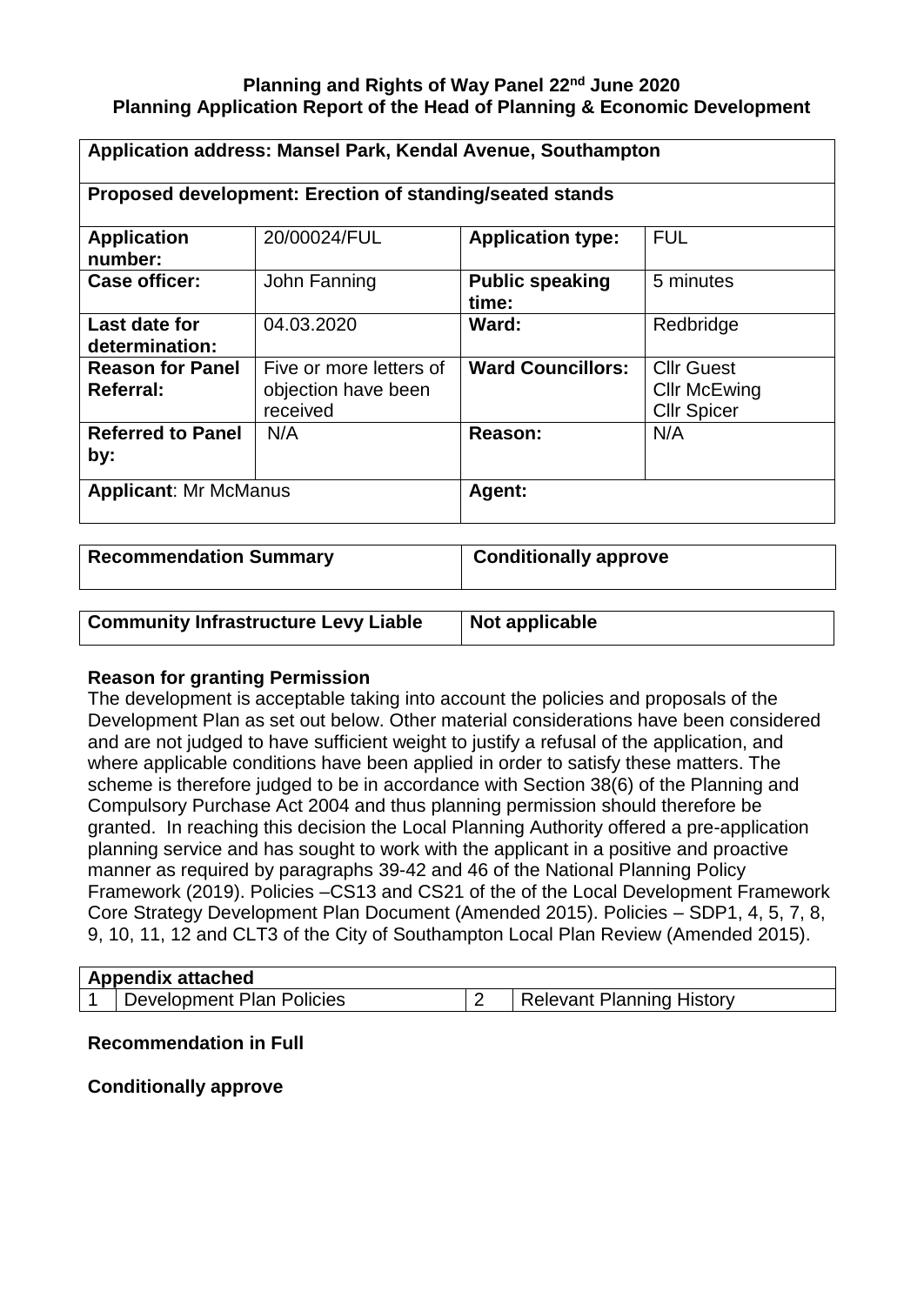## **1. The site and its context**

- 1.1 The application site relates to part of Mansel Park, a prominent public open space within Redbridge Ward. The surrounding area is primarily residential in nature although there are some commercial premises.
- 1.2 The proposal relates to an existing football pitch and alterations to facilitate this use. At present the site is utilised by a local club (Bush Hill FC) who wish to improve the facilities to comply with the requirements of a higher ground grading in order to allow entry into higher level leagues.
- 1.3 The nearest residential units to the application site is the flatted block to the south, situated 9.5m from the edge of the proposed fencing. The closest stand is situated 48m from the nearest residential property.

# **2. Proposal**

- 2.1 The application proposes a number of physical alterations to the application site. In terms of physical alterations, the application includes two proposed seating/standing stands to serve as ancillary to the existing football pitch. Each stand it proposed to provide capacity for around 50 spectators. The seated stand has a footprint of 1.8m by 9.6m and a height of 2.7m. The standing stand has a footprint of 1.3m by 11m and a height of 2.9m. A further area of hard surfacing is also proposed to provide provision of cycle storage for spectators and other users of the premises.
- 2.2 It is noted that the plans also show a fence enclosing the site. It has been proposed that this fence will be 1.8m tall. It is noted that in accordance with Class A of Part 2 of Schedule 2 of the Town and Country Planning (General Permitted Development) (England) Order 2015 (as amended) the erection of a fence up to 2m high does not need planning permission provided it does not create an obstruction to the view of someone using the highway and is not adjacent to a highway used by vehicular traffic. In this case it is considered that the proposed fencing is well set back from the immediate highway and as such would not, in itself, need planning permission.
- 2.3 With reference to the above, it is therefore not considered that the provision of the fencing falls within the remit of this application to consider.

## **3. Relevant Planning Policy**

- 3.1 The Development Plan for Southampton currently comprises the "saved" policies of the City of Southampton Local Plan Review (as amended 2015) and the City of Southampton Core Strategy (as amended 2015) and the City Centre Action Plan (adopted 2015). The most relevant policies to these proposals are set out at *Appendix 1*.
- 3.2 The National Planning Policy Framework (NPPF) was revised in 2019. Paragraph 213 confirms that, where existing local policies are consistent with the NPPF, they can been afforded due weight in the decision-making process. The Council has reviewed the Development Plan to ensure that it is in compliance with the NPPF and are satisfied that the vast majority of policies accord with the aims of the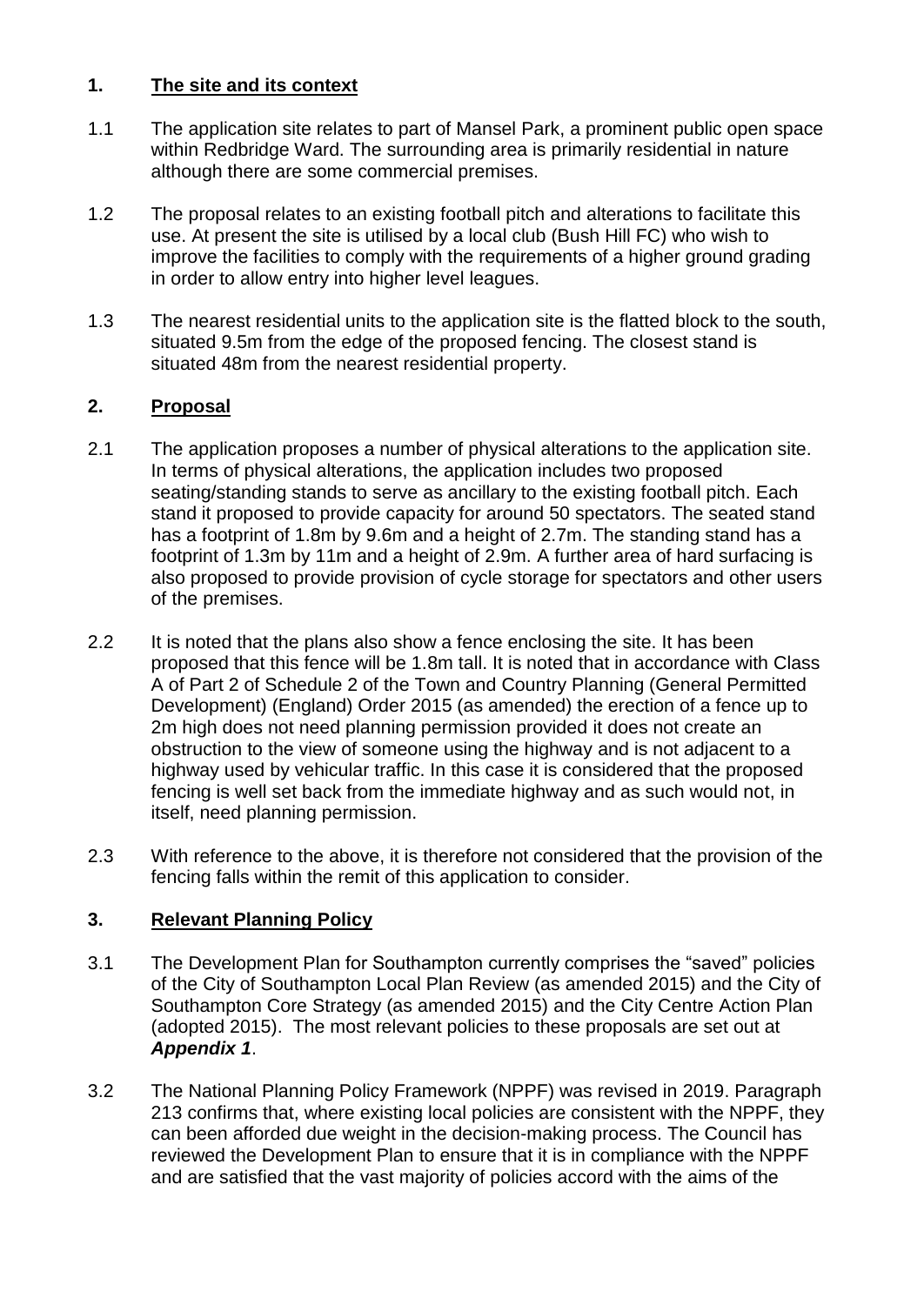NPPF and therefore retain their full material weight for decision making purposes, unless otherwise indicated.

## **4. Relevant Planning History**

4.1 A schedule of the relevant planning history for the site is set out in *Appendix 2* of this report.

## **5. Consultation Responses and Notification Representations**

5.1 Following the receipt of the planning application a publicity exercise in line with department procedures was undertaken which included notifying adjoining and nearby landowners and erecting a site notice (21.01.2020)**.** At the time of writing the report **27** representations have been received from surrounding residents; 12 in objection and 15 in support. The following is a summary of the points raised:

**Support** 

# 5.2 *Proposal represents a positive contribution to the provision of local community facilities*

### **Response**

The proposal will contribute positively to the retention and vitality of an existing local community facility, though it is noted that these benefits must be balance against the potentially harmful impacts on nearby occupiers. This matter is considered in more detail in section 6 below.

### **Objection**

#### 5.3 *Proposal will exacerbate existing parking issues in the surrounding area and cause highways safety issues* **Response**

The applicant has produced a transport statement to outline how the additional activity generated with the site will be managed. The Council's highways team have reviewed the submitted details and, in the context of the proposed use of the application site and submitted documentation, raised no objection.

#### 5.4 *Proposal will facilitate an intensification of use of the site which will result in a harmful additional impact on nearby occupiers in terms of additional activity and other comings and goings* **Response**

### It is considered that the application has been proposed to facilitate a more intensive use of the site when compared to the existing community space. The benefits of improved community facilities must be balanced against the potential impacts on nearby residents. In this case the site is considered to be well set back from immediately adjoining residential properties and the impacts associated with additional noise and activity are not considered to prove substantially harmful to neighbouring occupiers given the nature of the proposed use and context of the site.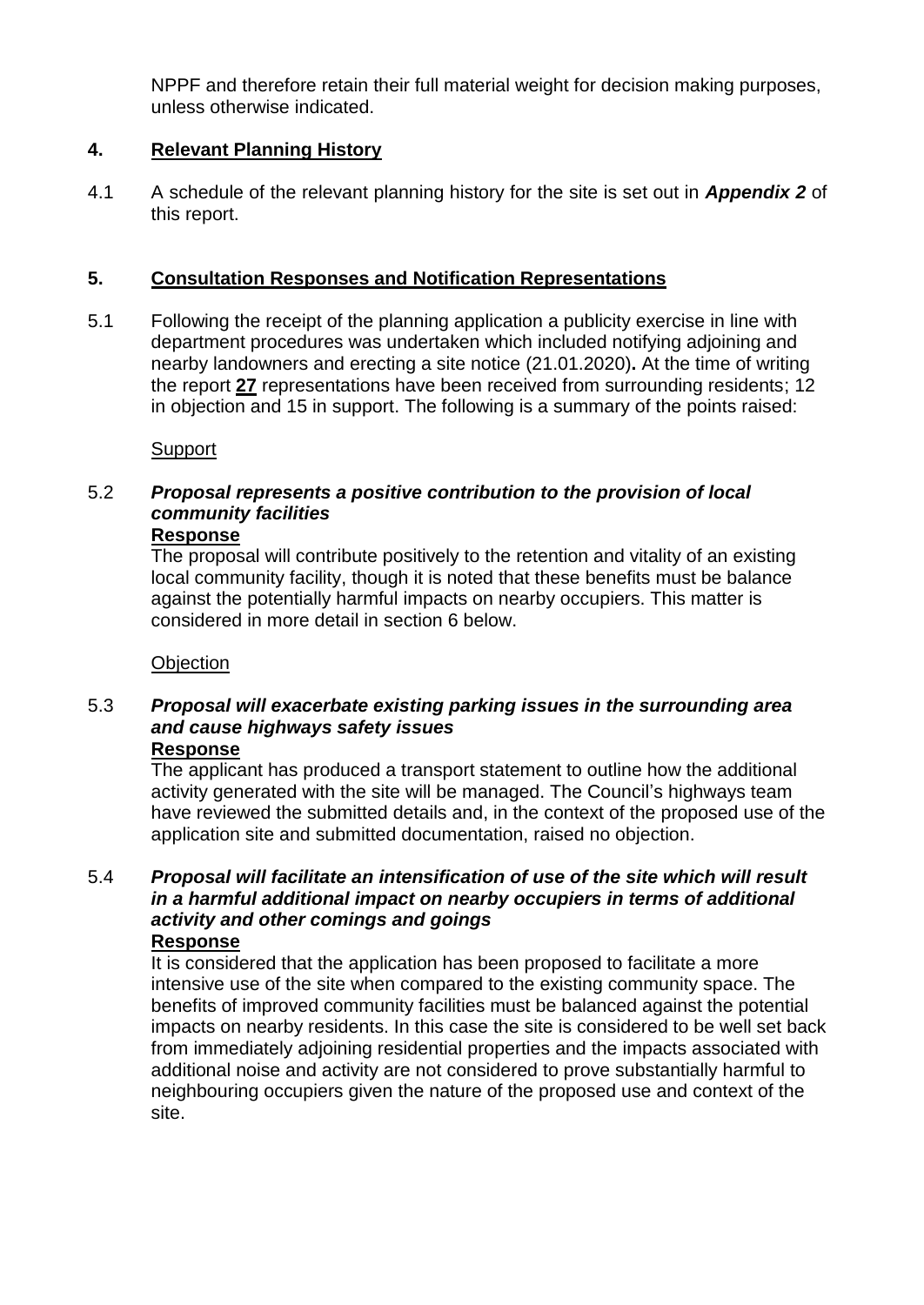# 5.5 *Proposal will block light/views into park from nearby dwellings* **Response**

It is considered that the proposed stands are modest in scale and well set back from nearby properties. It is not considered they will represent a substantially harmful impact on the amenities of existing residential occupiers.

#### 5.6 *Proposal will restrict public access to the park* **Response**

In the submitted plans, the applicant has indicated an intention to encircle the existing football pitch with a 1.8m high fence. As noted in paragraph 2.2, this fence would not in itself require planning permission and as such does not fall within the scope of this application to consider. It is noted that the land to which the application site relates does not fall within the applicants ownership and any such works would require the owners consent to undertake. In this case the land falls within the Councils ownership and, separate to the Councils authority as the Local Planning Authority, would retain control of the land regardless of the outcome of any planning application and could control access as it sees fit.

#### 5.7 *Proposal will result in anti-social behaviour issues and potential late night disturbance associated with the alterations* **Response**

As noted above, the fencing and enclosure of the space does not fall within the remit of this application to consider. Notwithstanding how the access to this space worked and future management would remain in the Council's control for consideration as land owner.

## **Consultation Responses**

- 5.4 **SCC Highways**  In the context of the proposed use, local community nature of the facility and details of transport management outlined, no objection is raised. The applicant is encouraged to contact the Southampton My Journey Travel Planning team for future support and grants in the future.
- 5.5 **SCC Open Spaces** No objection subject to details of soft landscaping to minimise the visual impact of development in the context of the surrounding park. Keen to maintain community use of the space.
- 5.6 **Southampton Commons and Parks Protection Society** Concern regarding material treatment of fencing ensuring that adequate public access is retained to park space in the wider context of the city. Concern that plans are insufficiently detailed/inaccurate.
- 5.7 **Sport England** No objection.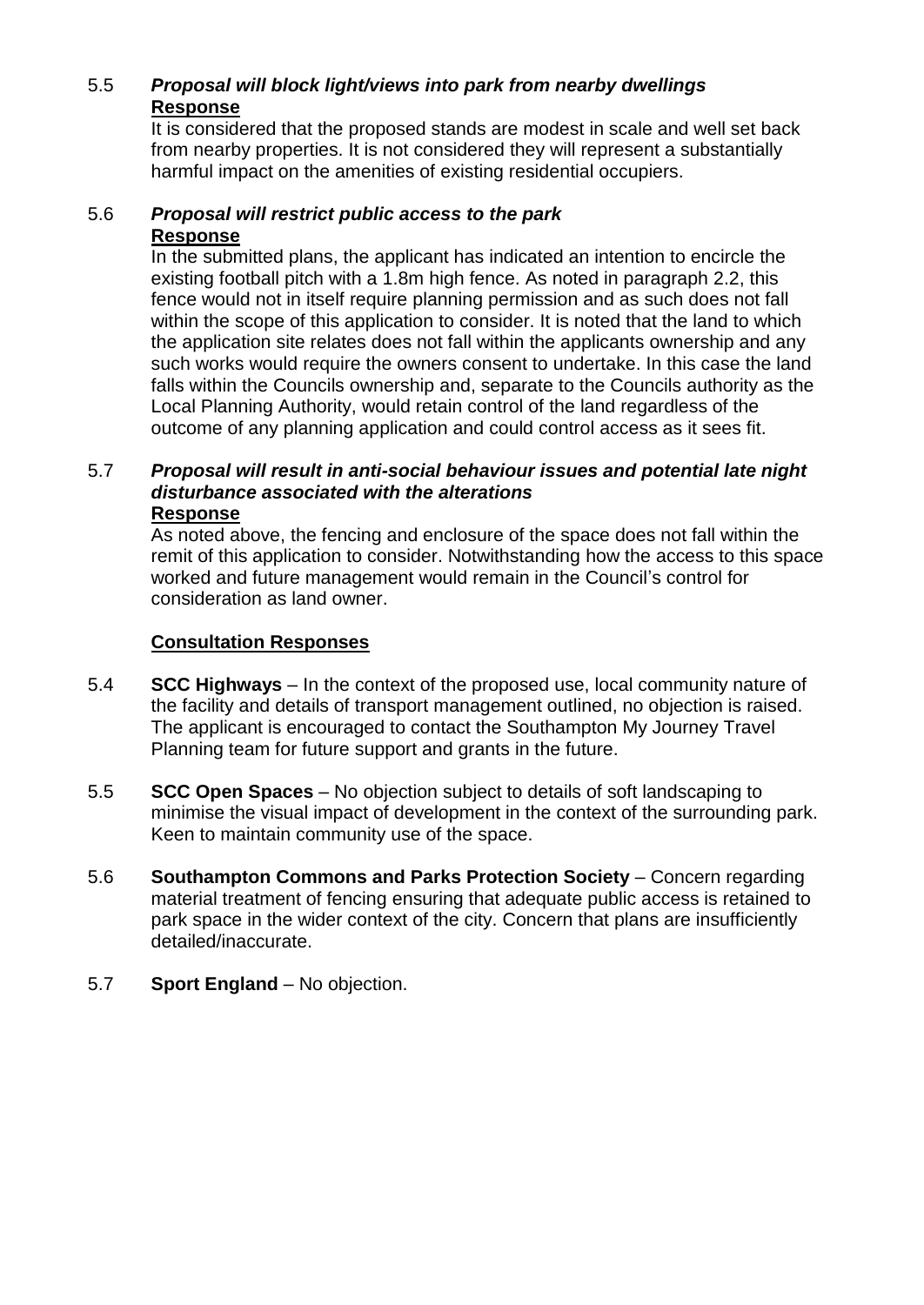## **6.0 Planning Consideration Key Issues**

- 6.1 The application site currently forms part of an existing park with a football pitch situated on it. The proposal relates to alterations to the surroundings of the football pitch to facilitate its use for a more formalised level of community football use, including the installation of stands for spectators. As such the key issues are:
	- Principle of Development;
	- Design;
	- Highways Impact; and,
	- Permitted Development Assessments

## 6.2 Principle of Development

6.2.1 Paragraph 92 of the NPPF along with CS21 of the Southampton City Council Core Strategy and numerous policies in the Councils Local Plan identify the importance of providing good quality open space and community facilities. The site will remain in its present use. In principle no objection is raised to improvements to the community facilities to support this use however the impacts of these alterations will need to be considered in terms of any subsequent impacts associated with a potential intensification of use or other impacts on nearby residential properties.

## 6.3 Design and effect on character

- 6.3.1 The application proposes additional areas of hard standing to create more cycle storage and the erection of two stands to provide spectators with a seating and standing area.
- 6.3.2 Overall, it is considered that the design and appearance of these structures would not appear substantially harmful to the surrounding context of the park. The structures are well set back from neighbouring residential dwellings and in terms of the proposed scale it is not considered that they would introduce a harmful impact in terms of the creation of an overbearing or overshadowing form of development. The main context of the structures would be the existing nearby single storey ancillary structure for the football pitch. On balance it is not considered that the appearance would be substantially harmful to the character of the park or surrounding street scene.

## 6.4 Highways and associated issues

- 6.4.1 There is some potential for the provision of additional stands and the formalisation of community use of the football pitch to result in additional activity and other comings and goings to the site which may have a knock-on impact to the wider area. As such, the applicant has provided a number of documents including a Transport Statement and match day traffic plan. These have been reviewed by the Council highways team who have raised no objection.
- 6.4.2 The traffic plan and transport statement outline the existing available nearby offroad parking (totalling 50 spaces) and the availability of other access to the site in terms of public transport options, with no substantial changes proposed to this existing arrangement. It is likely that the most intensive use of the site in terms of additional visitors will be on match days, with the provision of a match day traffic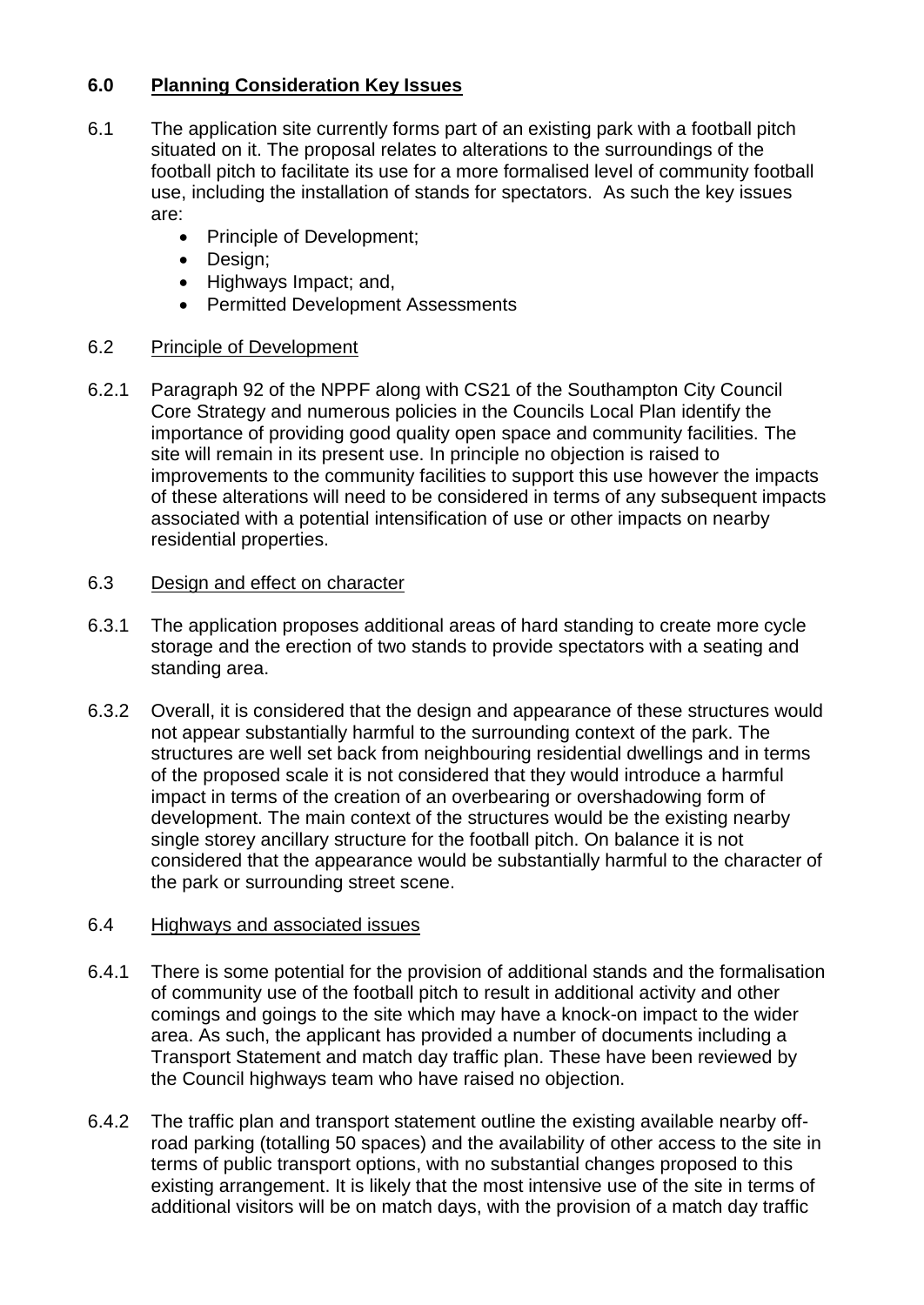plan which outlines how visitors will be managed and discourages from utilising surrounding on-road parking where possible. Further to the above, additional cycle parking capacity is proposed as part of the works in order to minimise disruption for nearby occupiers. Specific details have not been provided at the current stage though the applicant has proposed 50 spaces to accommodate match day demand. A Condition has been recommended to secure further detail in this regard.

6.4.3 Overall, taking into account the local community nature of the use it is not considered that the alterations proposed would result in a substantially harmful increase in additional parking demands when compared to the existing situation. It is considered that the details outlined in the traffic plan and transport statement are sufficient to address the potential impacts associated with the additional facilities proposed and as such no objection is raised in this regard.

## 6.5 Fencing

- 6.5.1 It is noted that the plans submitted with the application include the erection of fencing to surrounding the football pitch and additional stands. It is noted that a fence in this location up to 2m high would, typically speaking, not require planning permission and it would appear that the fencing proposed would fall within this remit and as such would not in itself require planning permission. As such it is not proposed to impose any restrictions in this regard as part of the planning application process.
- 6.5.2 Notwithstanding this, it is noted that the erection of this fencing would have the potential to subdivide the existing open football pitch from the rest of the public open space. Given the erection of the fencing does not require planning permission it is not felt that this element can reasonably be controlled as part of the current planning application – however it is noted that the Council also acts separately as a third party to the current application in its role as land owner. If the Council as land owner wishes to impose restrictions or requirements on the use/installation of the land and potential fencing following the grant of planning consent that would be a matter outside the remit of the planning process in this case.

## **7. Summary**

7.1 The application proposes the erection of a pair of stands for spectators and area of hard standing to create additional cycle storage for an existing community football pitch situated in a park. Overall, it is considered that the physical alterations will have a relatively minor impact on the character of the surrounding area and street scene while providing improved facilities for an existing community use. It is considered that the applicant has demonstrated the surrounding area has sufficient capacity to minimise the impact of disruption on match days in terms of additional highways pressure.

## **8. Conclusion**

8.1 It is recommended that planning permission be granted subject to the conditions set out below.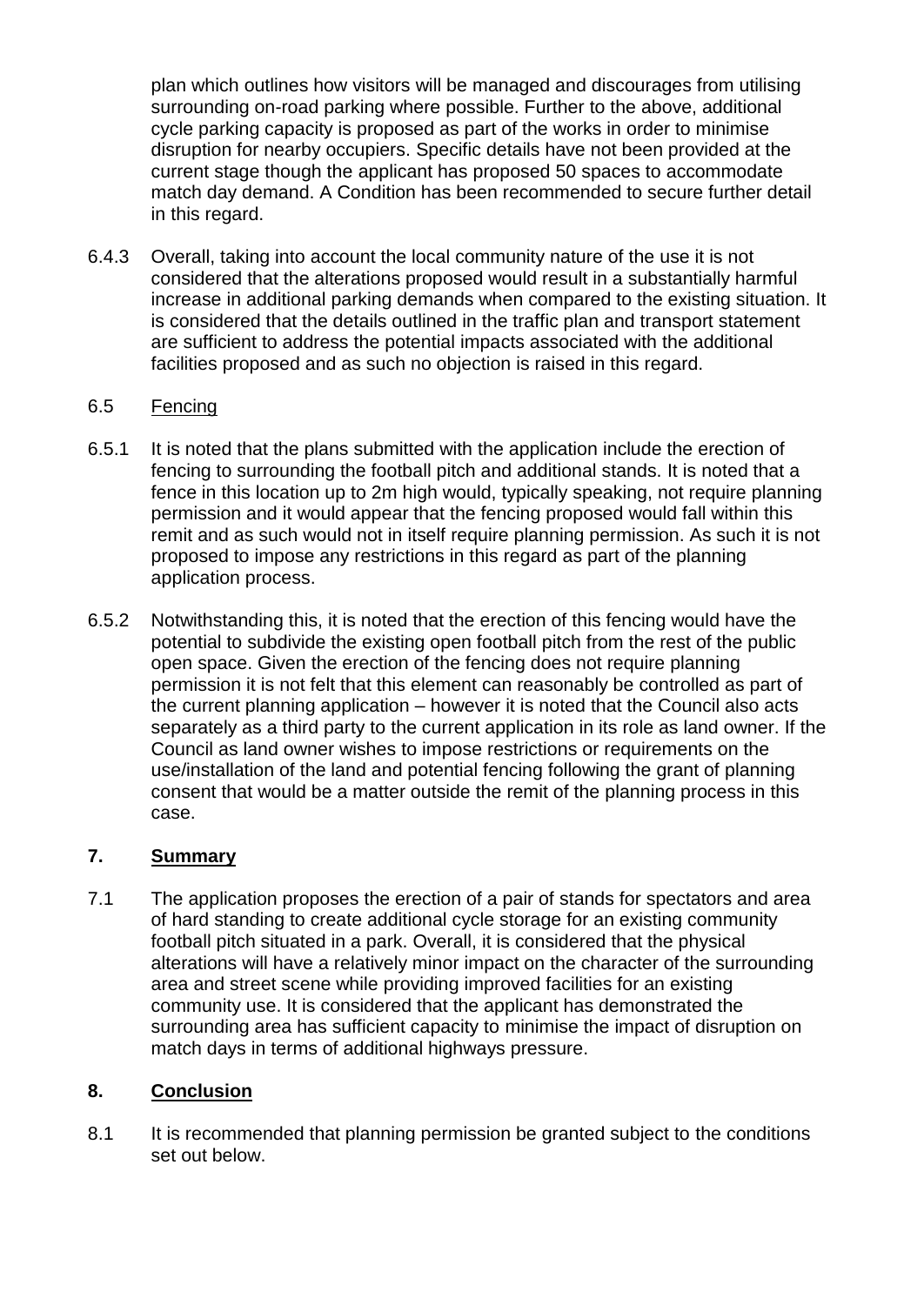### **Local Government (Access to Information) Act 1985 Documents used in the preparation of this report Background Papers** 1. (a) (b) (c) (d) 2. (b) (c) (d) (e) (f) (g) 4.(f) (g) (vv) 6. (a) (b) 7. (a)

## **JF for 22/06/21 PROW Panel**

## **PLANNING CONDITIONS**

## **01.Full Permission Timing Condition (Performance)**

The development hereby permitted shall begin no later than three years from the date on which this planning permission was granted.

Reason: To comply with Section 91 of the Town and Country Planning Act 1990 (as amended).

### **02.Materials (Performance)**

The proposed stands shall be erected in accordance with the materials outlined in the submitted plans (Drawing No 006A and 007A).

Reason: To enable the Local Planning Authority to control the development in detail in the interest of the visual amenities of the locality.

### **03.Landscaping (Pre-Commencement)**

Notwithstanding the submitted details, before the commencement of any site works a detailed landscaping scheme and implementation timetable shall be submitted to and approved by the Local Planning Authority in writing, which includes:

- i. proposed finished ground levels or contours; means of enclosure; car parking layouts; other vehicle pedestrian access and circulations areas, hard surfacing materials, structures and ancillary objects (refuse bins, lighting columns etc.);
- ii. planting plans; written specifications (including cultivation and other operations associated with plant and grass establishment); schedules of plants, noting species, plant sizes and proposed numbers/planting densities where appropriate;
- iii. an accurate plot of all trees to be retained and to be lost. Any trees to be lost shall be replaced on a favourable basis (a two-for one basis unless circumstances dictate otherwise and agreed in advance);
- iv. details of any proposed boundary treatment, including retaining walls and;
- v. a landscape management scheme.

The approved hard and soft landscaping scheme (including parking) for the whole site shall be carried out prior to occupation of the building or during the first planting season following the full completion of building works, whichever is sooner. The approved scheme implemented shall be maintained for a minimum period of 5 years following its complete provision.

Any trees, shrubs, seeded or turfed areas which die, fail to establish, are removed or become damaged or diseased, within a period of 5 years from the date of planting shall be replaced by the Developer in the next planting season with others of a similar size and species unless the Local Planning Authority gives written consent to any variation. The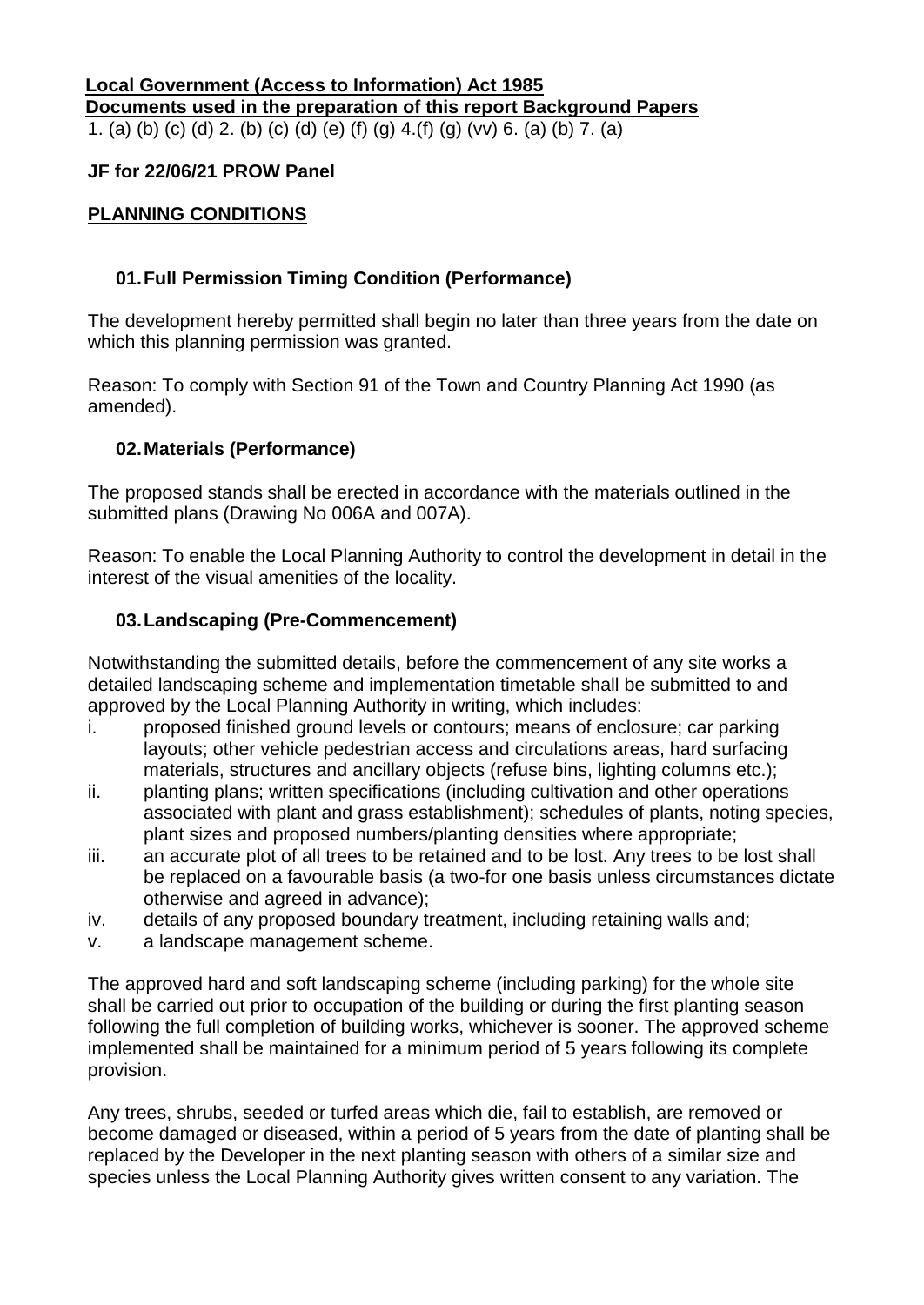Developer shall be responsible for any replacements for a period of 5 years from the date of planting.

Reason: To improve the appearance of the site and enhance the character of the development in the interests of visual amenity, to ensure that the development makes a positive contribution to the local environment and, in accordance with the duty required of the Local Planning Authority by Section 197 of the Town and Country Planning Act 1990

## **04.Cycle storage facilities (Pre-Occupation Condition)**

Before the development hereby approved first comes into occupation, storage for bicycles shall be provided in accordance with details to be first submitted to and approved in writing by the Local Planning Authority. The storage shall be thereafter retained as approved.

Reason: To encourage cycling as an alternative form of transport.

### **05.Travel (Performance)**

The development shall operate in accordance with the details outlined in the submitted Match Day Traffic Plan and Transport Statement.

Reason: To minimise the wider impacts on nearby residents.

### **06.Approved Plans**

The development hereby permitted shall be carried out in accordance with the approved plans listed in the schedule attached below, unless otherwise agreed in writing with the Local Planning Authority.

Reason: For the avoidance of doubt and in the interests of proper planning.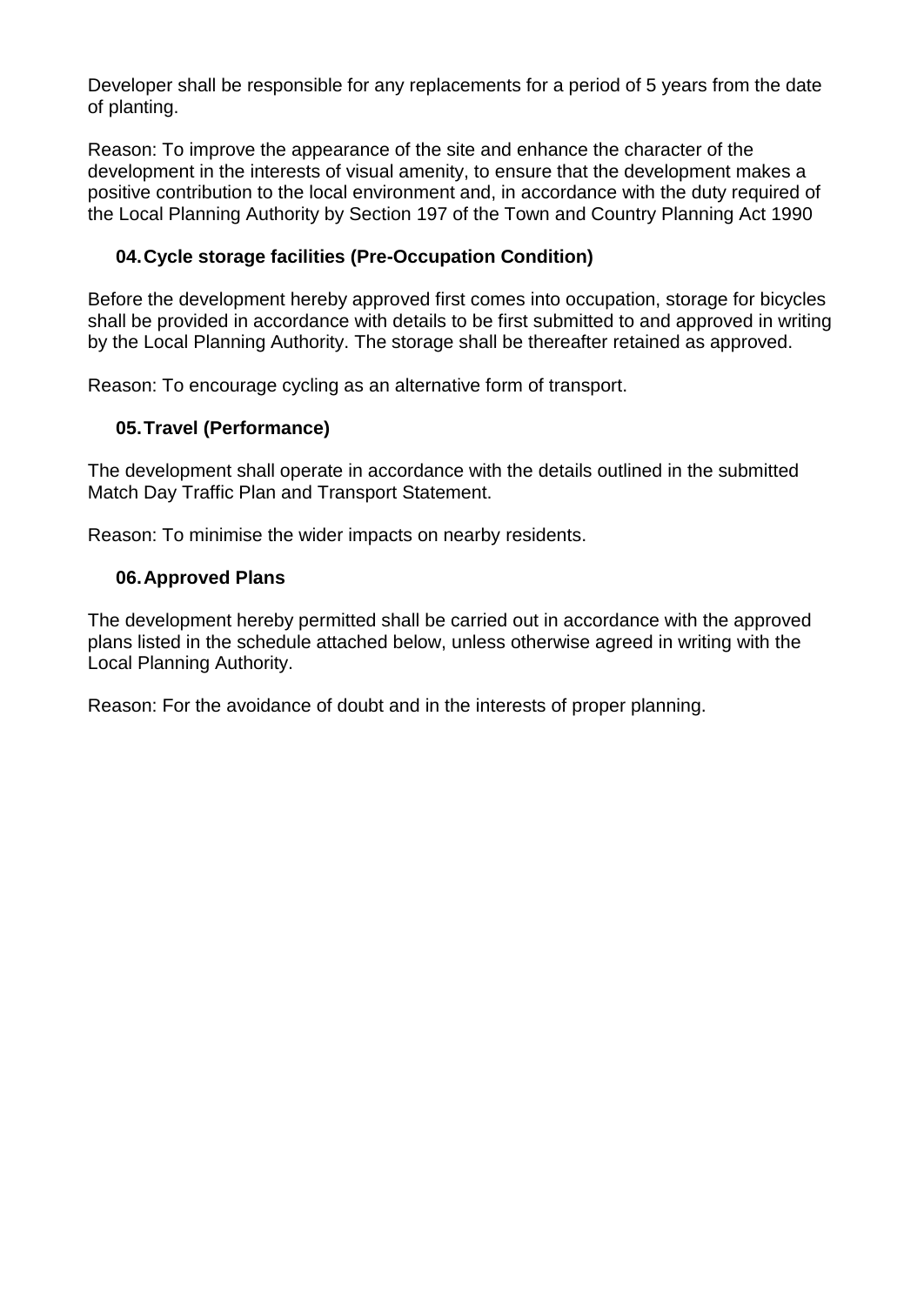## **POLICY CONTEXT**

Core Strategy - (as amended 2015)

- CS13 Fundamentals of Design
- CS18 Transport: Reduce-Manage-Invest
- CS19 Car & Cycle Parking
- CS21 Protecting and Enhancing Open Space
- CS22 Promoting Biodiversity and Protecting Habitats

## City of Southampton Local Plan Review – (as amended 2015)

- SDP1 Quality of Development
- SDP4 Development Access
- SDP5 Parking
- SDP7 Urban Design Context
- SDP8 Urban Form and Public Space
- SDP9 Scale, Massing & Appearance
- SDP10 Safety & Security
- SDP11 Accessibility & Movement
- SDP12 Landscape & Biodiversity
- CLT3 Protection of Open Spaces

Supplementary Planning Guidance

Planning Obligations (Adopted - September 2013) Parking Standards SPD (September 2011)

Other Relevant Guidance

The National Planning Policy Framework (2019)

The Southampton Community Infrastructure Levy Charging Schedule (September 2013)